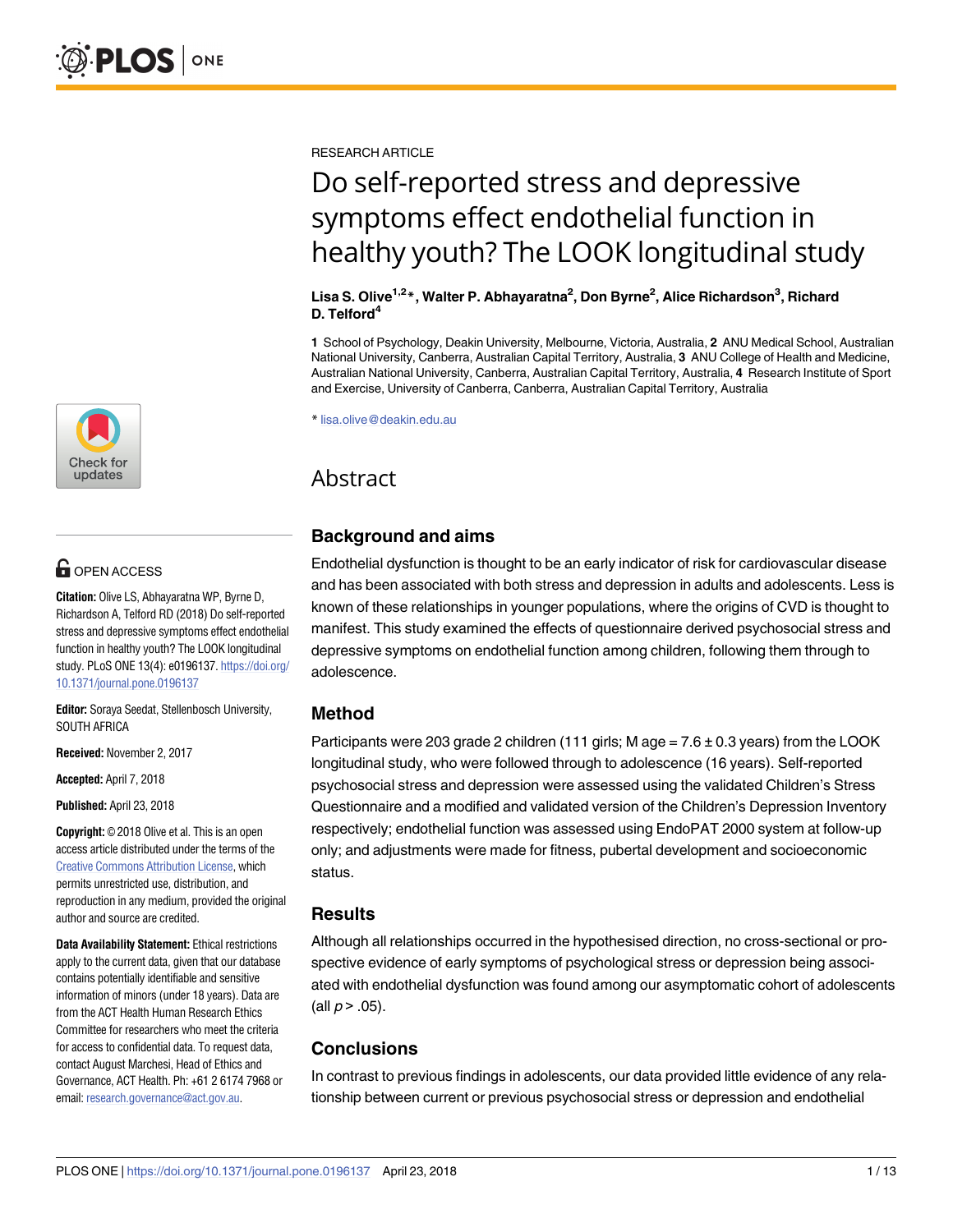<span id="page-1-0"></span>

**Funding:** Support for this research was provided via a co-funded National Heart Foundation of Australia [\(https://www.heartfoundation.org.au](https://www.heartfoundation.org.au))/ National Health and Medical Research Council [\(https://www.nhmrc.gov.au\)](https://www.nhmrc.gov.au) Postgraduate Scholarship [GNT1056551] awarded to LO; an Australian Research Council Linkage Grant to DB; and from The Commonwealth Education Trust (New Zealand House, London, UK); [\(http://www.](http://www.commonwealth.org.uk/) [commonwealth.org.uk/\)](http://www.commonwealth.org.uk/) awarded to DT. Adolescent work was funded by the Canberra Hospital Salaried Staff Specialists Fund awarded to WA. The funders had no role in study design, data collection and analysis, decision to publish, or preparation of the manuscript.

**Competing interests:** The authors have declared that no competing interests exist.

function in 16-year-old boys and girls. However, our data need to be interpreted alongside the potential limitations in the sensitivity associated with self-report methods for detecting psychological distress of children.

# **Introduction**

Chronic life stress and depression have been identified as significant risk factors for the development and prognosis of cardiovascular disease (CVD)  $[1-3]$  $[1-3]$  $[1-3]$  $[1-3]$  $[1-3]$ . There is also evidence that children experience stressors both in the form of ongoing daily hassles [[4](#page-9-0)] and stressful life events [\[5](#page-9-0)]. In addition, a proportion of children will experience either clinical or subclinical levels of depression, with estimates for the prevalence of diagnosable depressive disorders in children and adolescents ranging from 3% to 6% [\[6,](#page-9-0) [7\]](#page-10-0). While CVD generally manifests in adulthood, the pathological processes leading to CVD may begin much earlier  $[8-11]$ , and given these data on childhood mental health, there is the potential that psychological distress experienced early in life may contribute to early vascular dysfunction. Advances in non-invasive assessments of vascular function, a predictor of CVD  $[12]$  $[12]$  $[12]$ , have opened up research possibilities with younger populations to examine the effect of early psychological distress on vascular function and future CVD risk. While the precise mechanisms that may underlie relationships between psychological characteristics and risk of CVD are not well understood, endothelial dysfunction is one potential mechanism that may link early stress and depression with increased risk for CVD [[13](#page-10-0)].

The vascular endothelium plays a crucial role in maintaining vascular homeostasis and regulates several physiological functions, including vascular tone and vasomotor function. Endothelial dysfunction, which is described as "an imbalance between the vasodilating and vasoconstricting milieu of the endothelium" [[14](#page-10-0)], has been linked with the pathobiological processes of vascular inflammation, platelet aggregation and thrombosis [\[15\]](#page-10-0). Endothelial dysfunction has previously been shown to occur in healthy, asymptomatic children with no clinical evidence of vascular disease  $[11]$  $[11]$  $[11]$ , supporting the notion that endothelial dysfunction may be one of the earliest stages in vascular damage and an early maker of future CVD risk.

Among adults, there is evidence to suggest that depressed mood is inversely correlated with endothelial function in both healthy CVD-symptom free adults and individuals with CVD or at risk of CVD [\[13,](#page-10-0) [16,](#page-10-0) [17\]](#page-10-0). Similar to depression, brief episodes of psychosocial stress have been shown to affect endothelial dysfunction in a number of experimental and observational studies of adults [[18](#page-10-0), [19](#page-10-0)]. More recently, an emerging literature is beginning to document the adverse impact of depressive symptoms and mental stressors on endothelial function in adolescents and younger populations, in both clinical samples and those drawn from the general population, with no known psychopathology [\[20–24](#page-10-0)]. While this area of research is relatively novel in younger populations, it is hypothesised that these psychological effects do not suddenly emerge as risks to CVD upon reaching adulthood; that rather psychological distress may induce the early stages of the development of CVD in children and adolescents, with one potential mediating pathway being impaired endothelial function.

Longitudinal cohort studies are ideal for investigating how patterns of psychological health change over time and relate to changing exposure patterns and the development of CVD. On the other hand, longitudinal studies are costly to instigate and maintain, which often limits the types of assessments that can be undertaken. To date, few prospective investigations on indicators of psychological disturbance and endothelial function have been undertaken with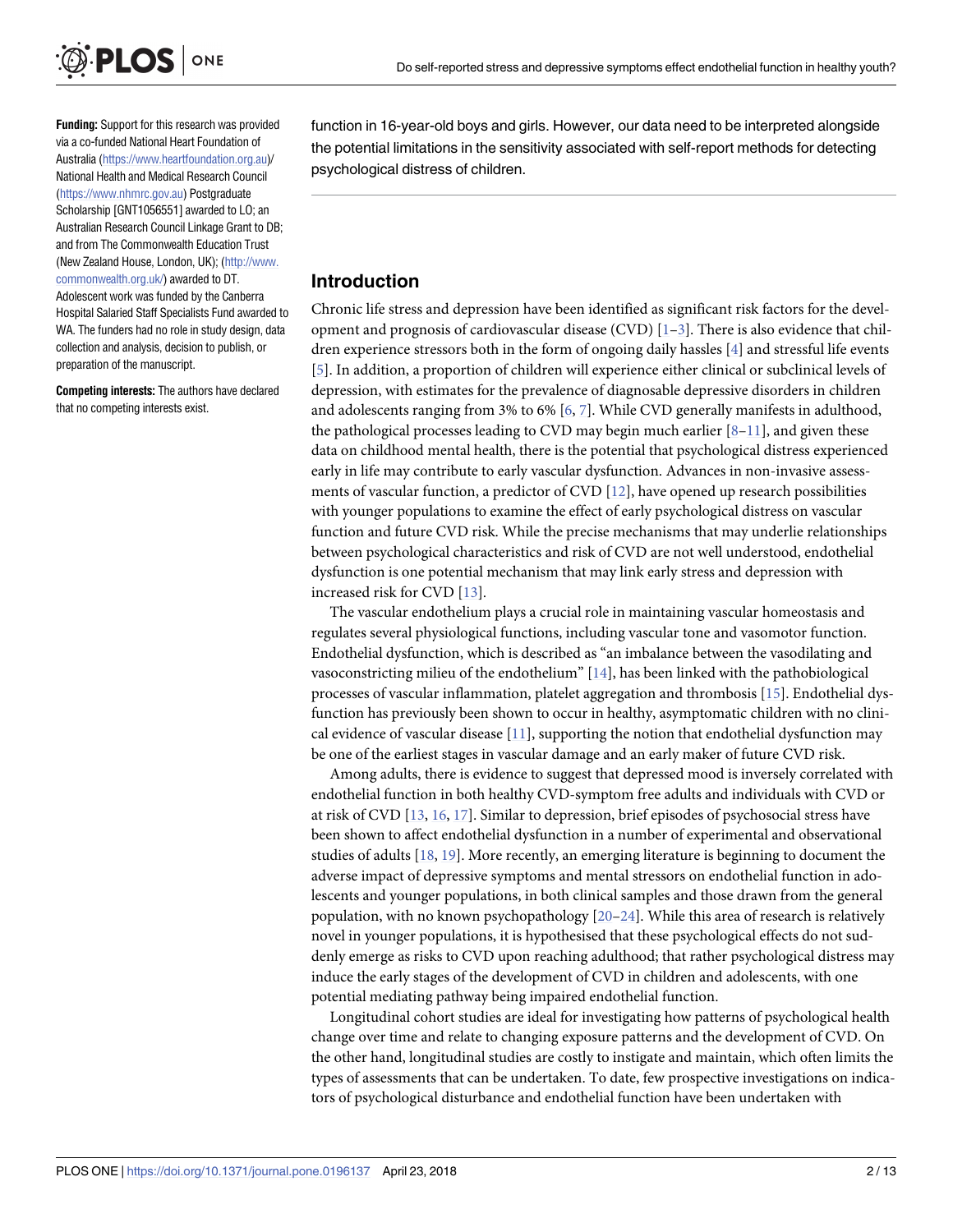<span id="page-2-0"></span>younger, asymptomatic populations, limiting our understanding of the origins or the necessary threshold of psychological disturbance as a risk factor for CVD. Yet, preliminary evidence previously discussed indicates that this may occur in childhood/adolescence, even with subclinical levels of psychological disturbance [\[22,](#page-10-0) [23\]](#page-10-0). In the current study, we sought to investigate whether stress and depressive symptoms effect early disturbances in endothelial function among the Lifestyle of our Kids (LOOK) study cohort of asymptomatic children with no known clinical symptoms for CVD, following them into adolescence.

# **Method**

#### **Participants**

This study forms part of the multidisciplinary Lifestyle of our Kids (LOOK) project [\[25\]](#page-11-0). We obtained endothelial data from 203 children (92 boys, 111 girls) recruited from 29 public primary schools in the Australian Capital Territory (ACT), which forms the sample of the current study. Children were sampled from the general population and at the commencement of the study, were apparently free from clinical psychopathology as reported by a parent and with no known clinical symptoms for CVD, as assessed by blood screening and echocardiographic assessment carried out during the LOOK study. Approximately 90% of the LOOK cohort had one or both parents who were of European descent, 7% of Asian descent, 1% was indigenous Australian or Polynesian, and 2% were unknown.

#### **Measures**

Data were collected in grade 2, grade 3, grade 6 and grade 10, with the exception of endothelial function, which with advancements in technology (not being readily available or reliably tested during the earlier measurement periods of the study), was introduced into the LOOK study in grade 10.

**Psychological assessments.** Measures of stress and depressive symptoms were collected at school in class groups. Items were presented to children via a PowerPoint presentation and participants made response choices on individual hand-held key-pads, which were relayed back to a lap-top computer using KEEpad interactive software and devices (LUL Technology). The response device presented facial images representing a corresponding idiographic scale on individual key-pads, colour-coded to match the response colour presented on the PowerPoint slide in order to facilitate self-reports of stress and depression. All items were simultaneously read to participants as they were presented to take account of varying levels of reading ability across classes.

**Children's Depression Inventory.** Depressive symptoms were measured using a modified version of the Children's Depression Inventory (CDI) [[26](#page-11-0)]. The CDI has demonstrated validity and reliability in assessing depression in pre-adolescent and adolescent groups [[26–28\]](#page-11-0). Modification to the original scale was necessary to gain acceptance for use in primary schools by a number of school principals and from the jurisdiction's Education Department. These modifications have been validated and are described in detail elsewhere [\[4,](#page-9-0) [29\]](#page-11-0) but briefly, led to the removal of all items indicating conspicuous clinical depression (e.g. persistent crying—item 10, suicidal ideation—item 9, and worthlessness—items 7) because the inclusion of such items may have inadvertently induced an unpleasant and potentially lasting negative mood state in a very largely psychologically normal sample, which was deliberately unselected for either mental or physical dysfunction. The modified CDI comprised 19 items, with response choices limited to two (symptom present or absent). This resulted in a full-scale score of depression that ranged from 19 to 38, with higher scores indicating greater severity of depressive symptoms. Although a clinically significant cut-off point is difficult to determine in the current modified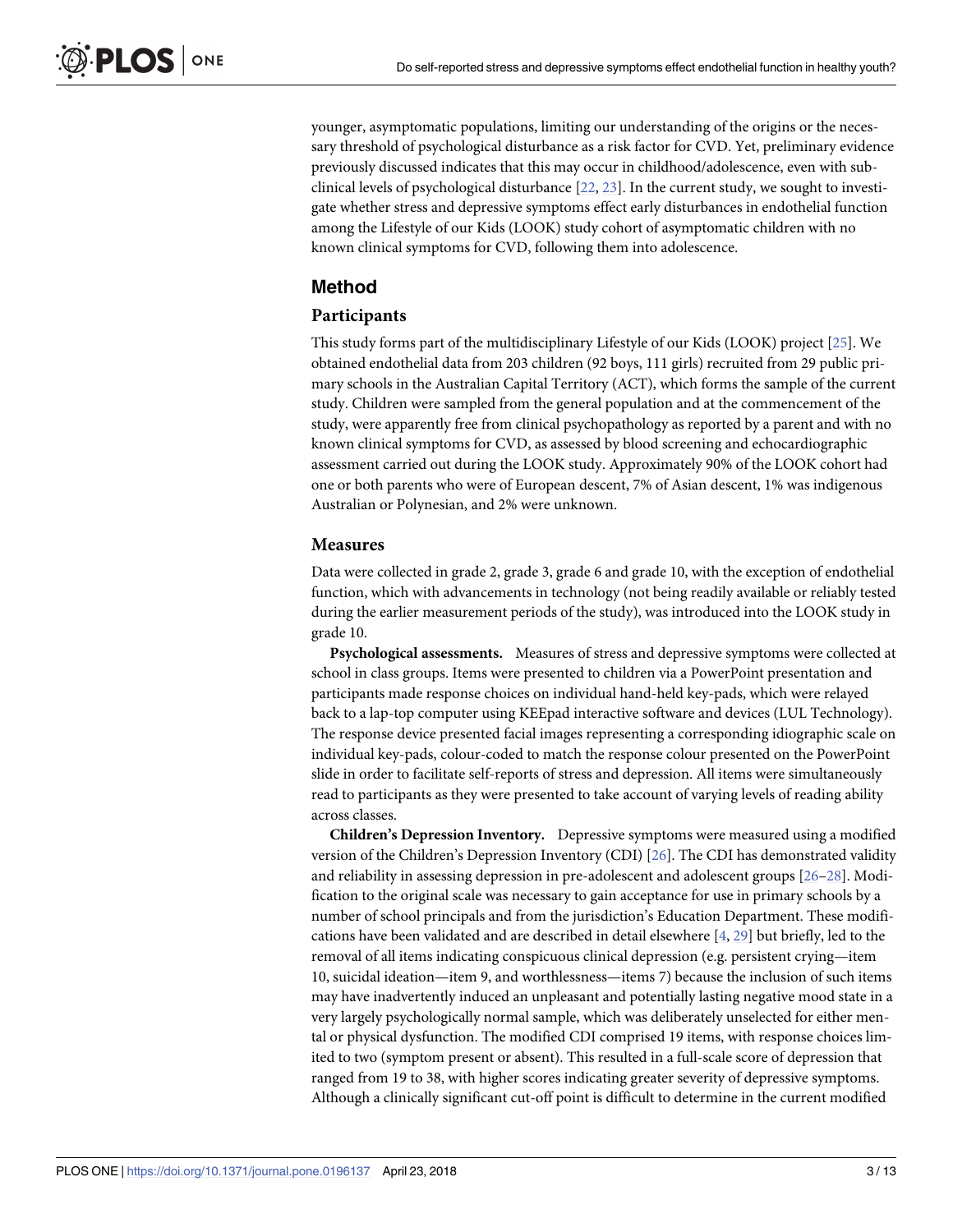<span id="page-3-0"></span>version of the CDI, where item response options were restricted to symptom absent or symptom present, using the same ratio as the clinical-cut off outlined in the original CDI, a cut-off point of 26 would apply in the current research, with scores equal to or higher than this indicating that the child is experiencing a level of symptoms that could be severe enough to be meet a clinical diagnosis for a mood disorder. Of course the use of this cut-off should be treated with caution and does not translate to a clinical measure per-se, but it may provide descriptively useful and therefore should not absolutely preclude the use of the cut-off in characterising the sample.

**Children's Stress Questionnaire.** Stress was measured using the Children's Stress Questionnaire (CSQ) [\[4\]](#page-9-0), which was developed for the LOOK study and based largely on the widely used Adolescent Stress Questionnaire (ASQ) [\[30\]](#page-11-0), a validated and reliable measure of psychological stress in adolescence. The CSQ is a 50-item self-report inventory assessing the degree of self-reported impact of stressor experience over the past year. Children are asked to rate how stressful they found each event on a 5-point Likert scale (1 = *'This did not happen to me'*, 2 = '*It happened but it didn't matter to*  $me'$ ,  $3 = 'It$  *made me a bit upset*',  $4 = 'It$  *made quite upset*',  $5 =$ '*It made me very upset*'). This resulted in the entire inventory score spanning 50 to 250, with higher scores indicating greater stress.

Both the CDI and the CSQ demonstrated good internal reliability (CDI Cronbach's Alpha range = .77- .86; CSQ Cronbach's Alpha range = .90 to .93) over the eight-year period of data collection.

**Endothelial function.** Endothelial function was assessed non-invasively by trained technicians using the EndoPAT 2000 (Itamar). The EndoPAT device captures a beat-to-beat plethysmographic recording of the finger arterial pulse wave amplitude with pneumatic probes. A peripheral arterial tonometry (PAT) probe is attached to the index finger of each hand, one forming the test finger and the other the control. The EndoPAT examination involves three phases: (1) the baseline phase, which is recorded for 5 minutes, (2) the occlusion phase, where a blood pressure cuff is inflated to supra-systolic pressure for 5 minutes on the test arm, and (3) the reactive hyperaemia phase, which occurs after the cuff is released and the signal is recorded for 5 minutes. In a healthy individual with no known CVD-symptoms, pulse amplitude will increase rapidly after cuff deflation, representing increased blood flow, called reactive hyperaemia. An attenuated response after cuff deflation is an indication of impaired endothelial function. Data obtained from the control finger are used to adjust for systemic effects during the computerised algorithm calculation. In the current study, a standardized algorithm proposed by the manufacturer was used to calculate the reactive hyperaemia index (RHI) [[31](#page-11-0)]. EndoPAT has demonstrated reliability and validity as a measure of endothelial function, including preliminary evidence for its use in paediatric populations [[32](#page-11-0), [33](#page-11-0)], and has accurately identified the early stages of atherosclerosis [\[34](#page-11-0)].

**Cardiorespiratory fitness.** The 20-metre multi-stage shuttle test (MSST) was used as a measure of cardiorespiratory fitness (CRF) and has been well established as a reliable field-test of fitness among children [[35](#page-11-0)]. The MSST requires maximal effort and therefore performance may be influenced by participant motivation, but its reliability was enhanced by its administration by the same exercise scientist across each data collection time-point and therefore limiting variation is assessment approach.

**Pubertal maturation.** The self-report Tanner stages of pubic hair, breast development, and date of menarche were employed [\[36\]](#page-11-0) using diagrams based on those previously described [\[37\]](#page-11-0). The self-assessment was completed at a hospital paediatric unit under the supervision of an experienced teacher. While physical examination by a physician may be preferred to selfreport assessments of pubertal maturation, ethically this approach was viewed as an undue intrusion on the privacy of children and not acceptable to the jurisdictions Education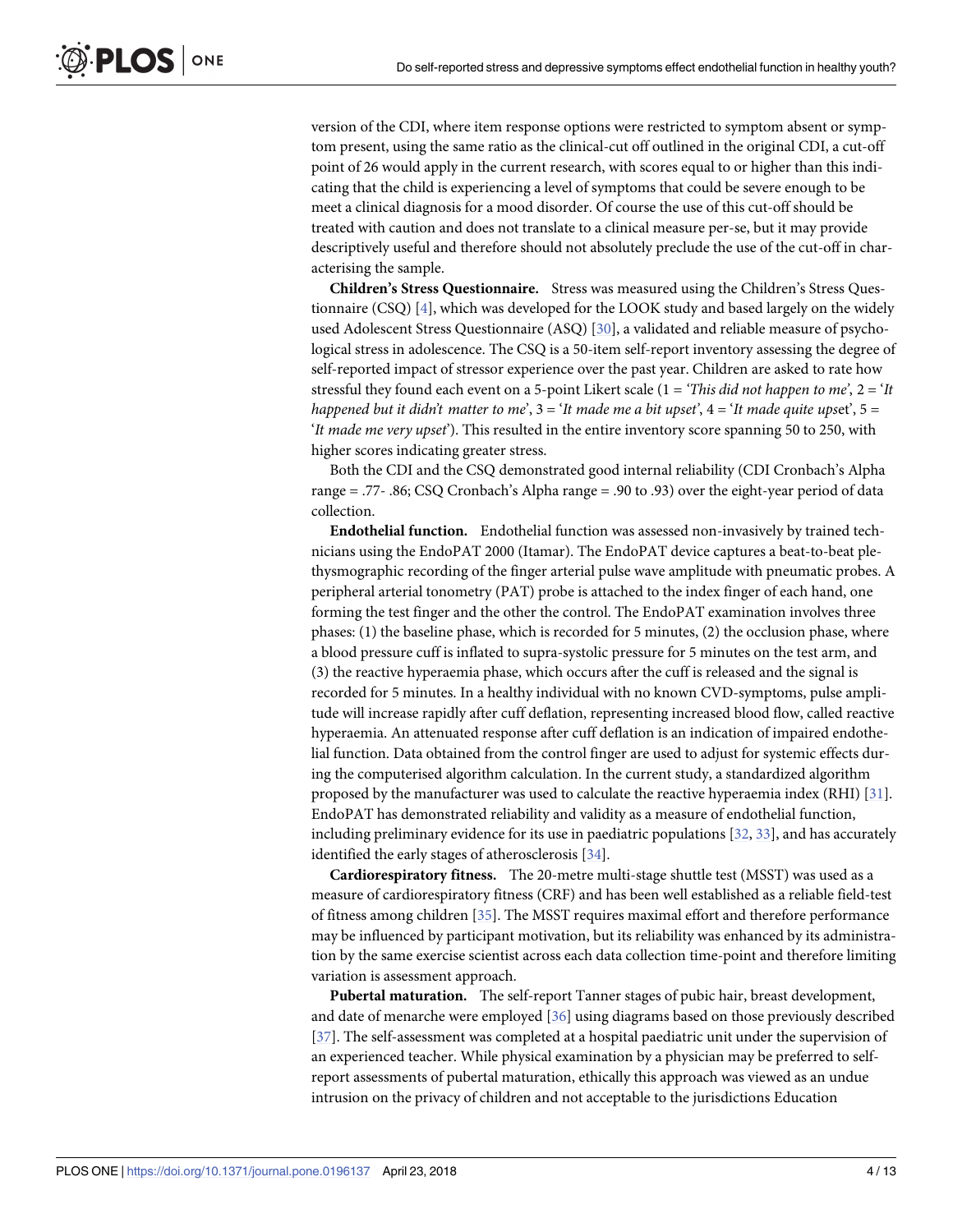<span id="page-4-0"></span>Department. Therefore, we chose to use self-report assessments rather than no assessment, which is a common approach in large scale cohort studies.

**Socioeconomic status.** The Australian Bureau of Statistics (ABS) Socio-economic indexes for areas (SEIFA) [[38](#page-11-0)] was used as a measure of socioeconomic status (SES), as previously described [[29](#page-11-0)]. For suburbs in which the children resided, the mean  $\pm$  SD index was 1085  $\pm$  40 (range, 982–1160), with the mean being higher and the range being lower than those for all towns and cities in Australia (mean ± SD index, 980 ± 84; range, 598–1251).

#### **Ethics**

This study was approved by the ACT Health Department Research Ethics Committee, and by the Human Research Ethics Committees of the Australian National University, the ACT Department of Education, and the Australian Institute of Sport. Parental consent was obtained for all measures in this study, and children understood that their participation was entirely voluntary and that they could withdraw at any time. The children also provided written consent for psychological measures, a condition requested by the Human Research Ethics Committee of the Australian National University.

#### **Statistical analysis**

Hierarchical linear regression was used to assess the prospective effect of psychosocial stress and depression at each time point on endothelial function at age 16 years. In addition, general linear modelling was used to quantify and assess the effects of change in psychosocial stress and depression between grade 2 (7 to 9 years) and grade 10 (16 to 17 years) on endothelial function in grade 10. Children who missed an assessment in any particular year remained in the study and were included in the analysis, with the statistical model adjusting for missing values. Missing data was replaced using multiple imputations (LISREL v8.7).

Our models included and adjusted for the potential confounding effects of gender, SES, CRF, pubertal development and school, taking account of the "cluster" unit of variation in our design. In our preliminary modelling, we first included percent body fat to adjust for potentially confounding effects. However, we found no significant relationships between DEXA derived assessments of percent body fat (all *p >* 0.05) and endothelial function. We chose to remove percent body fat as a confounding factor from our final model due to collinearity concerns with our measure of cardio respiratory fitness (20m multistage shuttle run), which as a function of the assessment itself, adjusts for percent body fat (i.e. a child must carry their body weight during the 20m shuttle run–both lean and fat mass, which effects cardio respiratory performance). General model checking procedures were routinely used to identify aberrant data and to check the model assumptions. Statistical computation was undertaken using the statistical package R version 3.1.1 [[39](#page-11-0)].

# **Results**

[Table](#page-5-0) 1 shows unadjusted characteristics of the participants at each assessment.

#### **Endothelial function**

While the average EndoPAT score for the current sample was in the healthy range  $(M = 2.21$ ,  $SD = 0.62$ ), with reference values for EndoPAT RHI indices  $\leq$ 1.67 indicating endothelial dysfunction (Itamar-Medical, 2015), 21% of children recorded RHI scores of 1.67 or below (indicating endothelial dysfunction). A further 19% of participants recorded RHI scores between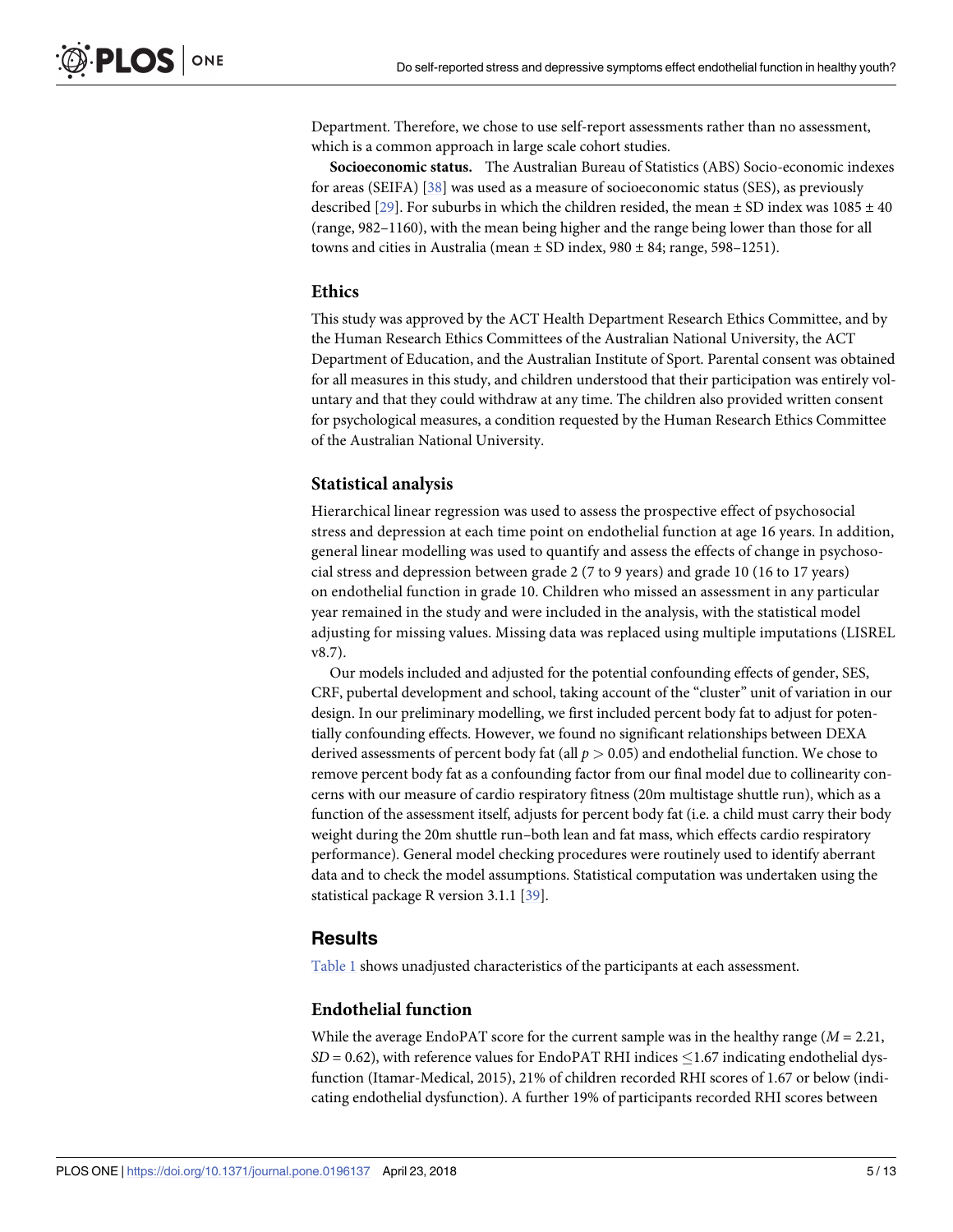<span id="page-5-0"></span>

|                           |   | Grade 2       | Grade 3       | Grade 6       | Grade 10      |
|---------------------------|---|---------------|---------------|---------------|---------------|
|                           |   | M(SD)         | M(SD)         | M(SD)         | M(SD)         |
| EndoPAT                   | F | Not obtained  | Not obtained  | Not obtained  | 2.12(0.56)    |
|                           | M | Not obtained  | Not obtained  | Not obtained  | 2.20(0.59)    |
| Psychosocial Stress       | F | 93.48 (20.28) | 94.31 (23.91) | 83.90 (19.13) | 87.87 (18.31) |
|                           | M | 91.93 (23.50) | 90.30 (23.75) | 80.53 (22.68) | 82.84 (20.06) |
| Depression                | F | 24.90 (3.88)  | 24.67 (4.63)  | 22.75 (2.90)  | 27.56 (4.72)  |
|                           | M | 24.98 (4.39)  | 24.16 (4.26)  | 22.98 (3.03)  | 25.91 (4.38)  |
| <sup>a</sup> Tanner Stage | F | Not assessed  | Not assessed  | 2.60(0.78)    | 4.33(0.60)    |
|                           | M | Not assessed  | Not assessed  | 2.50(0.87)    | 4.32(0.67)    |
| ${}^{\rm b}$ CRF          | F | 3.47(1.08)    | 3.88(1.28)    | 5.48(1.77)    | 5.86(1.93)    |
|                           | M | 4.15(1.46)    | 4.89(1.83)    | 6.39(2.14)    | 9.01(2.71)    |

[Table](#page-4-0) 1. Unadjusted means (standard deviations in brackets) for measured characteristics of boys (M; N = 92) and girls (F; N = 111) included in our study at grade **2, grade 3, grade 6, and grade 10.**

<sup>a</sup>Tanner stage = self-assessed pubertal stage ranking;

 ${}^{b}$ CRF = cardiorespiratory fitness, the number of stages completed in the multistage run

<https://doi.org/10.1371/journal.pone.0196137.t001>

1.67 and 2.00, which has been described as borderline endothelial dysfunctional [[31](#page-11-0)]. The remaining (60.1%) participants recorded scores indicative of healthy endothelial function. It should be noted that the EndoPAT RHI index is based on adult data, the clinical significance of which is yet to be determined in younger populations.

#### **Depression and psychosocial stress**

There was an overall increase in depressive symptoms over time, averaging 0.24 points in the CDI per year ( $p < 0.001$ ). Specifically, this comprised a decrease in depressive symptoms from grade 2 through to grade 6 followed by a significant increase from grade 6 to grade 10 (*p <*.001). While depressive symptoms existed on a continuum of low to severe, based on proposed cut-offs provided by the authors of the original CDI, 32% of children experienced depressive symptoms that might be considered troubling, if not clinically significant at some point in the study. Of course, the use of this cut-off should be treated with caution and does not translate to a clinical measure per-se, but it may provide descriptively useful and therefore should not absolutely preclude the use of the cut-off in characterising the sample.

No significant changes in stress were observed between grade 2 and grade 3 (all *p >*0.05). In boys, psychosocial stress significantly decreased between grade 3 and 6 (*p* = .001), which was followed by a significant increase between grade 6 and grade 10  $(p < .001)$ . In girls, the only significant change was between grade 6 and grade 10, where stress increased (all *p <*.001) and this was largely due to an increase in stressors relating to school problems. In relation to the types of stressors participants experienced, during elementary (primary) school, the most frequently self-reported stressors among participants related to their relationships with friends (e.g. dealing with friends in a bad mood, arguing with friends and being ignored or teased by their peers). By high school (assessment collected in grade 10, age 15–17 years), participants most frequently reported stressors relating to problems in the school environment (e.g. having to learn things they are not interested in, doing badly on a big test and having too much homework), and ongoing and pervasive daily hassles (e.g. having too many things to do at the one time, having to do things with people they don't know and having to deal with friends in bad moods) [\[40](#page-11-0)].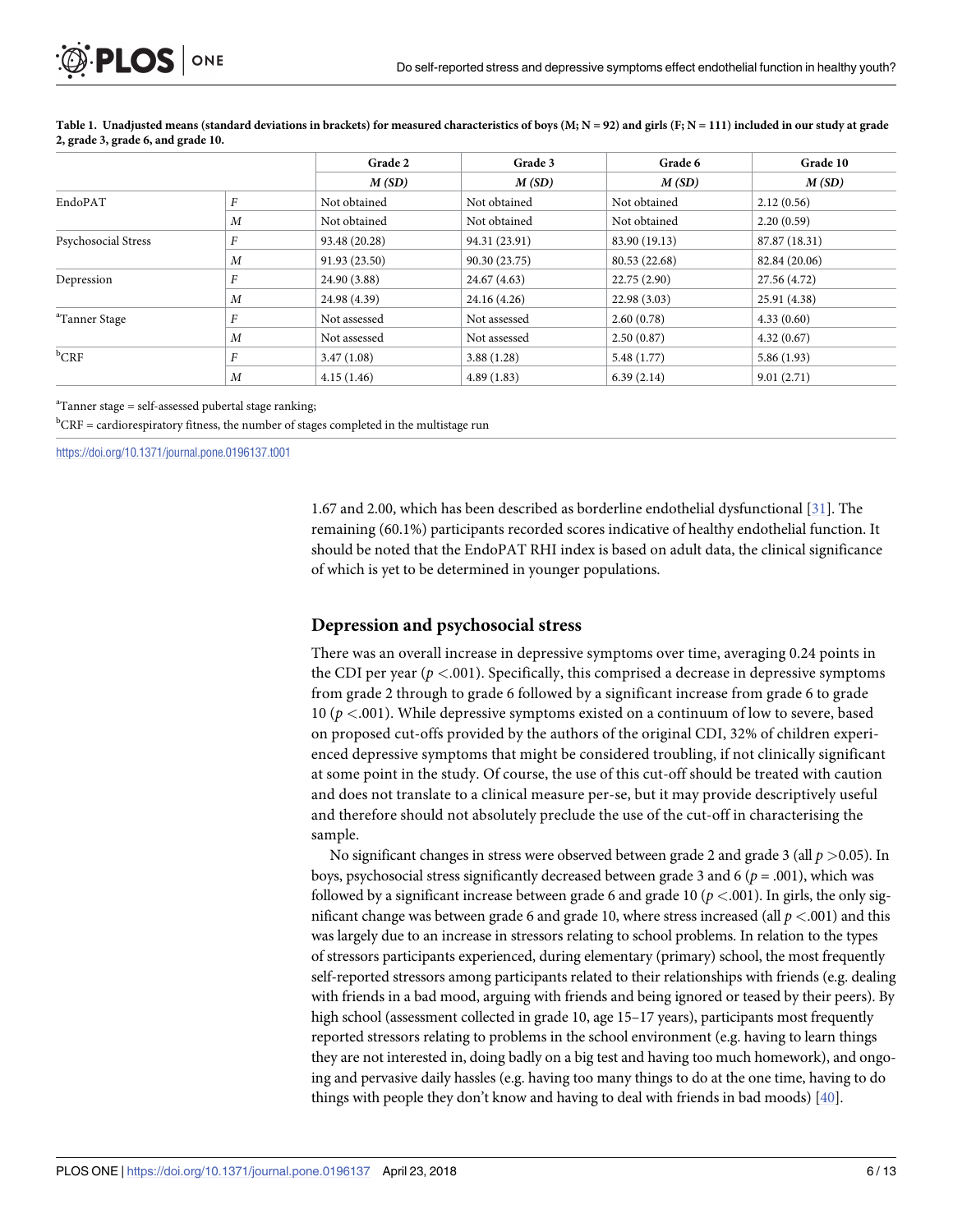#### <span id="page-6-0"></span>**Fitness and pubertal development**

Effects of pubertal development and fitness were accounted for in our model. There were no significant effects of puberty (boys:  $p = .366$ ; girls:  $p = .309$ ) or fitness (boys:  $p = .897$ ; girls: *p* = .346) on endothelial function at grade 10. However, when utilising data from all years of measurement, a trend for a positive effect of fitness on endothelial function was evident in girls ( $p = .058$ ) but not boys.

### **Effect of psychosocial stress and depressive symptoms on endothelial function**

A series of hierarchical linear models assessed the effect of both psychosocial stress and depression on endothelial function at each year of measurement. Firstly, we assessed the effect of selfreported depression and stress at each year of measurement (entering all years of data in the same model, with separate models for depression and stress) on endothelial function at grade 10. Although all relationships occurred in the hypothesised direction, there were no significant effects of depression (see Table 2) or psychosocial stress (see [Table](#page-7-0) 3) on endothelial function, either prospectively or concurrently at age 16-years (all *p >*.05). This remained unchanged after adjustment for the potentially confounding effects of cardiorespiratory fitness and pubertal status. Secondly, we assessed whether changes in depression and psychosocial stress between grade 2 and grade 10 were associated with endothelial dysfunction at grade 10, but no evidence emerged to support the hypothesis that children who had an increase in stress and depressive symptoms would also have poorer endothelial function in adolescence (see [Table](#page-7-0) 4). It is worth noting that in our initial modelling, we also investigated relationships between endothelial function with stress and depression separated by gender, and found no significant relationships (all  $p > 0.05$ ) and a similar pattern of results when compared to our final model using a combined sample.

# **Discussion**

This prospective cohort study provided no cross-sectional or prospective evidence of early symptoms of psychosocial stress or depression being associated with endothelial dysfunction among our asymptomatic cohort of adolescents, free from clinical symptoms of CVD and clinical psychopathology. While no effect was apparent in the current cohort, these findings

**Table 2. Summary of hierarchical regression analysis for depressive symptoms predicting endothelial function at age 16 years.**

|                     | B        | SE B  | β        | p    |
|---------------------|----------|-------|----------|------|
| Step 1              |          |       |          |      |
| Sex                 | 0.079    | 0.128 | 0.064    | .537 |
| <b>CRF</b>          | 0.023    | 0.023 | 0.105    | .314 |
| Step 2              |          |       |          |      |
| Sex                 | 0.077    | 0.130 | 0.062    | .555 |
| <b>CRF</b>          | 0.020    | 0.024 | 0.091    | .414 |
| Depression Grade 2  | 0.000    | 0.014 | 0.003    | .973 |
| Depression Grade 3  | $-0.004$ | 0.014 | $-0.027$ | .794 |
| Depression Grade 6  | $-0.018$ | 0.019 | $-0.090$ | .351 |
| Depression Grade 10 | $-0.001$ | 0.013 | $-0.010$ | .919 |

 $R^2 = 0.008$  for Step 1;  $\Delta R^2 = -0.26$  for step 2 (*p* > 0.05)

<https://doi.org/10.1371/journal.pone.0196137.t002>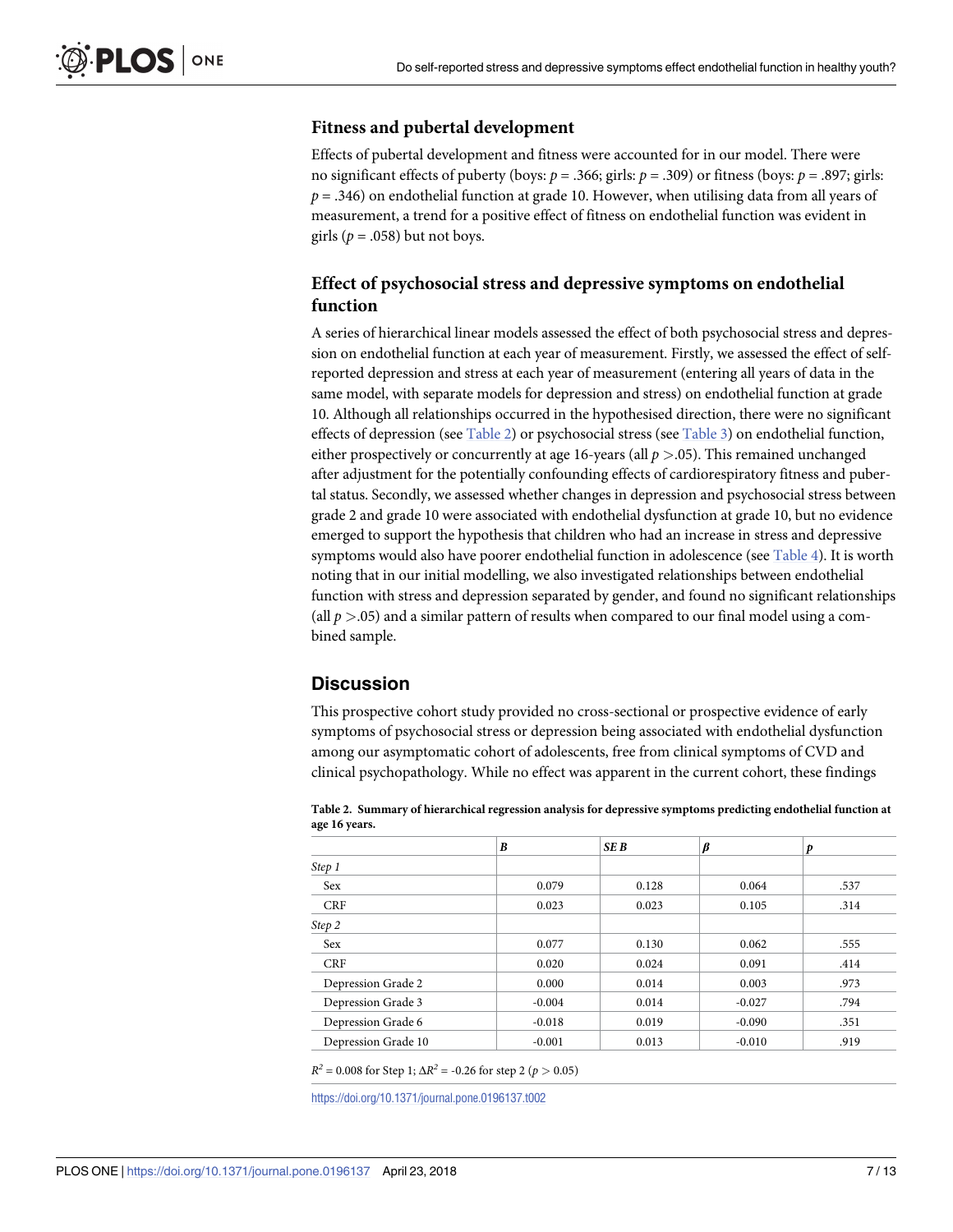|                 | B        | SE B  | β        | p    |
|-----------------|----------|-------|----------|------|
| Step 1          |          |       |          |      |
| Sex             | 0.079    | 0.128 | 0.064    | .537 |
| <b>CRF</b>      | 0.023    | 0.023 | 0.105    | .314 |
| Step 2          |          |       |          |      |
| Sex             | 0.086    | 0.129 | 0.070    | .506 |
| <b>CRF</b>      | 0.024    | 0.024 | 0.108    | .316 |
| Stress Grade 2  | $-0.001$ | 0.003 | $-0.054$ | .596 |
| Stress Grade 3  | $-0.001$ | 0.003 | $-0.02$  | .853 |
| Stress Grade 6  | $-0.003$ | 0.003 | $-0.095$ | .358 |
| Stress Grade 10 | 0.003    | 0.003 | 0.080    | .417 |

<span id="page-7-0"></span>**[Table](#page-6-0) 3. Summary of hierarchical regression analysis for psychosocial stress predicting endothelial function at age 16 years.**

 $R^2$  = .008 for Step 1;  $\Delta R^2$  = -.21 for step 2 (*p* > 0.05)

<https://doi.org/10.1371/journal.pone.0196137.t003>

should not be interpreted as in conflict with those in clinical and high-risk populations (for depressive disorder), where significant and negative effects of depression on endothelial function have been found in adolescents [\[23,](#page-10-0) [24\]](#page-10-0). Rather, the current study might best be interpreted in terms of its contribution to the literature concerning healthy children and adolescents, with no known CVD-symptoms or psychopathology. We highlight this distinction as our findings, when taken together with the evidence to date, support that children drawn from the general population, who are in apparently good health (both physically and psychologically) but are still experiencing some stressors (e.g. daily hassles) and some symptoms of depression do not appear to be at risk of impaired endothelial function. That rather, endothelial dysfunction may only begin to occur at more severe levels of psychological distress [\[24\]](#page-10-0). Our findings therefore make an important contribution to the field in helping to understand critical cut-offs and critical points in development for when psychological distress may arise as a risk to endothelial function, and later risk for CVD.

In seeking to explain the outcomes of the current study, firstly, participants from the LOOK study were, for the most part, physically and psychologically healthy children, who were not selected on the basis of any psychological disorder or for being at risk for CVD. Indeed, blood screening and echocardiographic assessment carried out during the LOOK study [[41](#page-11-0), [42](#page-11-0)], together with documentation from the parents of their child's wellbeing and ability to participate in vigorous physical activity were good assurances that children were in good mental and physical health. Our self-report assessments of stress and depressive symptoms may be interpreted as early indications of risk for stress- and/or depressive-disorder and therefore, relevant to investigations with endothelial function in terms of prevention and identifying the earliest indicators of risk. Secondly, children of the LOOK study were younger at initial assessment (7 to 8 years), and at the first follow-up (8 to 9 years) than in any previously reported study,

**[Table](#page-6-0) 4. Longitudinal effects of psychosocial stress and depressive symptoms predicting endothelial function at age 16 years.**

|                         | В     | SE B  |       |      |
|-------------------------|-------|-------|-------|------|
| Change Depression 05-13 | 0.001 | 0.009 | 0.012 | 883  |
| Change Stress 05-13     | 0.002 | 0.002 | 0.073 | .344 |

Note: Analyses adjusted for sex

<https://doi.org/10.1371/journal.pone.0196137.t004>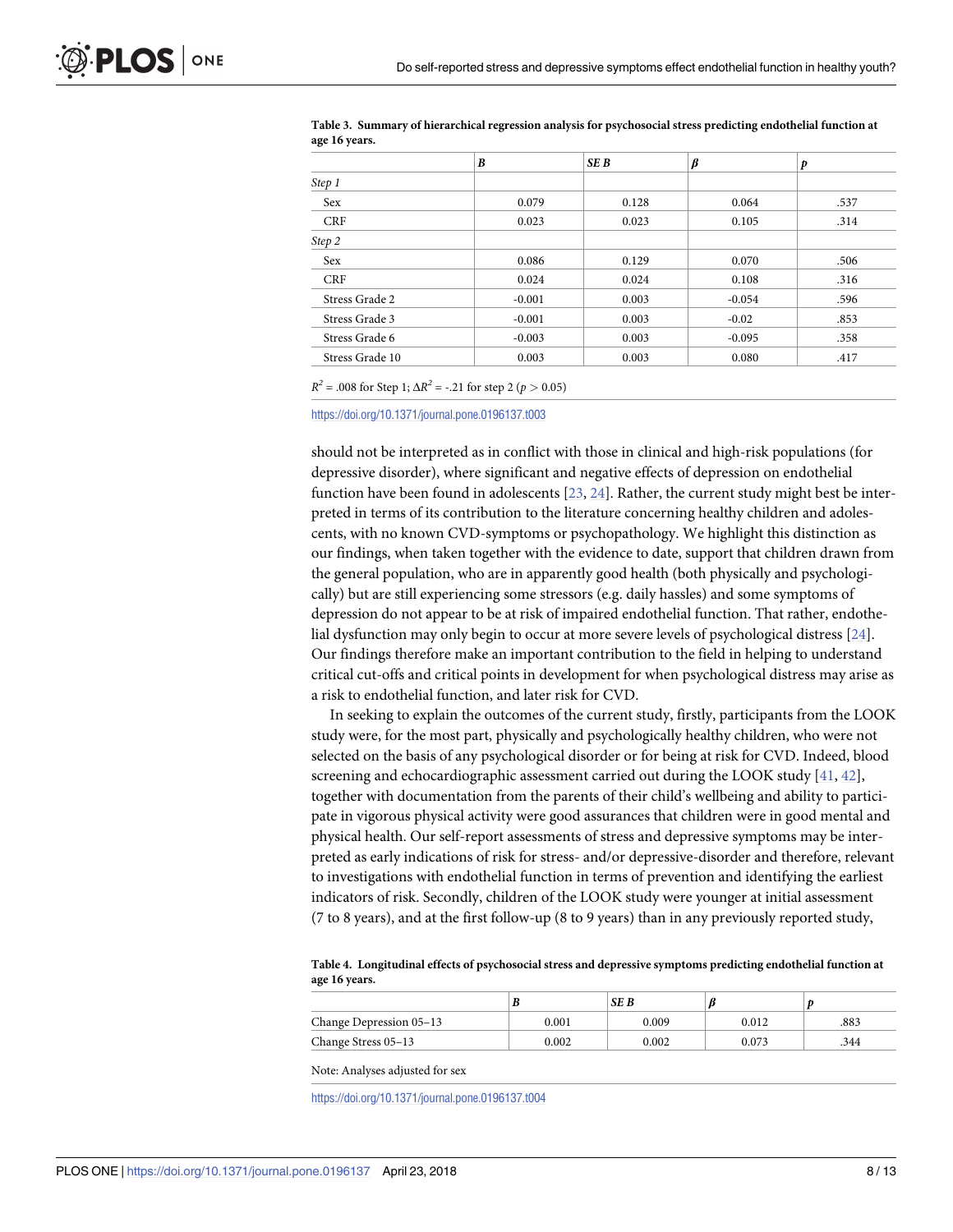<span id="page-8-0"></span>including those with asymptomatic youth, where participant mean age ranged from 14 years [\[43\]](#page-11-0) to 19 years [[23](#page-10-0)] in studies investigating depression, and from 10 to 17 years in the study assessing response to stress [[21](#page-10-0)]. Older children have greater cognitive capacity for interpreting self-report items, so we may expect a more accurate response. Furthermore, older children will have been exposed to more life experiences that potentially impact upon stress and depression, which may in turn expose relationships not apparent in their earlier years. Certainly, within the age range of our cohort, depressive symptoms did increase with age and, adding to the chances of detecting relationships in older participants, endothelial function is known to decline as adolescents approach adulthood [[44](#page-11-0)].

As alluded to above, although our data do not provide evidence that endothelial function is influenced by self-reported symptoms of psychosocial stress and depression in children and adolescents from the general population, this does not preclude such associations being in existence. Plausible biological pathways have been proposed linking psychological distress with endothelial dysfunction, including evidence that both stress and depression induce physiological changes, including dysregulation of the autonomic nervous system and HPA-axis [\[45,](#page-11-0) [46\]](#page-11-0). Stress and depression may also induce behavioural changes, such as changes in physical activity, diet and smoking behaviour [[47–49\]](#page-12-0), all of which promote the development and progression of CVD [[50](#page-12-0)]. These physiological and behavioural effects associated with stress and depression give weight to the premise that early psychological factors may influence subsequent cardiovascular health, making the current research warranted, and highlight the need for further research utilising longitudinal designs, which are able to detect change in these associations as youth develop over time. Future studies may also benefit from employing clinician-led assessments of psychopathology (e.g. clinical interviews), should resources permit such a methodology.

Strengths of this study include the relatively large sample size; longitudinal assessments of psychosocial stress and depression with good internal reliability in the current study for the CSQ and the CDI; and adjustments for a range of potentially confounding variables that were collected by experienced psychology, physiology and cardiology staff. However, the current findings must also be interpreted in light of its limitations. Firstly, concerning the psychological assessment instruments, despite the care taken to maximize student understanding, the youngest children in particular may have had difficulty interpreting questionnaire items correctly. While other valid assessment of both stress and psychopathology were considered, including, clinical interviews and saliva assessed cortisol (although, this being a measure of stress response rather than the psychosocial experience of "distress" made it less appropriate in the LOOK Study), given the large scale of the current study, which involved repeated measures over a decade, this approach was not feasible. Self-report assessments are commonly used in children. Many self-report instruments of stress and depressive symptoms have been successfully implemented with younger populations (including the CSQ; [\[4\]](#page-9-0)), are common and have demonstrated sound validity and reliability. In particular, it is worth noting that both the CSQ and CDI have been used to detect meaningful and significant relationships with a range of psychological (e.g. body image [[51\]](#page-12-0)) and physiological (e.g. insulin sensitivity and percent body fat [[40](#page-11-0)]; physical activity and fitness [\[29\]](#page-11-0)) indicators of health in other areas of the LOOK Study, providing good assurance of the methodological validity of these assessment tools in the current study. Secondly, while the EndoPAT system has emerged as a promising tool for investigating endothelial function among adults, this method is still relatively new to paediatric investigations [[31](#page-11-0)], suggesting that ongoing research may lead to refinements in the system as a diagnostic instrument in children. In light of these limitations, despite using the best instruments available to measure stress, depression and endothelial function in a large cohort study, there is the potential that our currently available instrumentation are not sufficiently sensitive.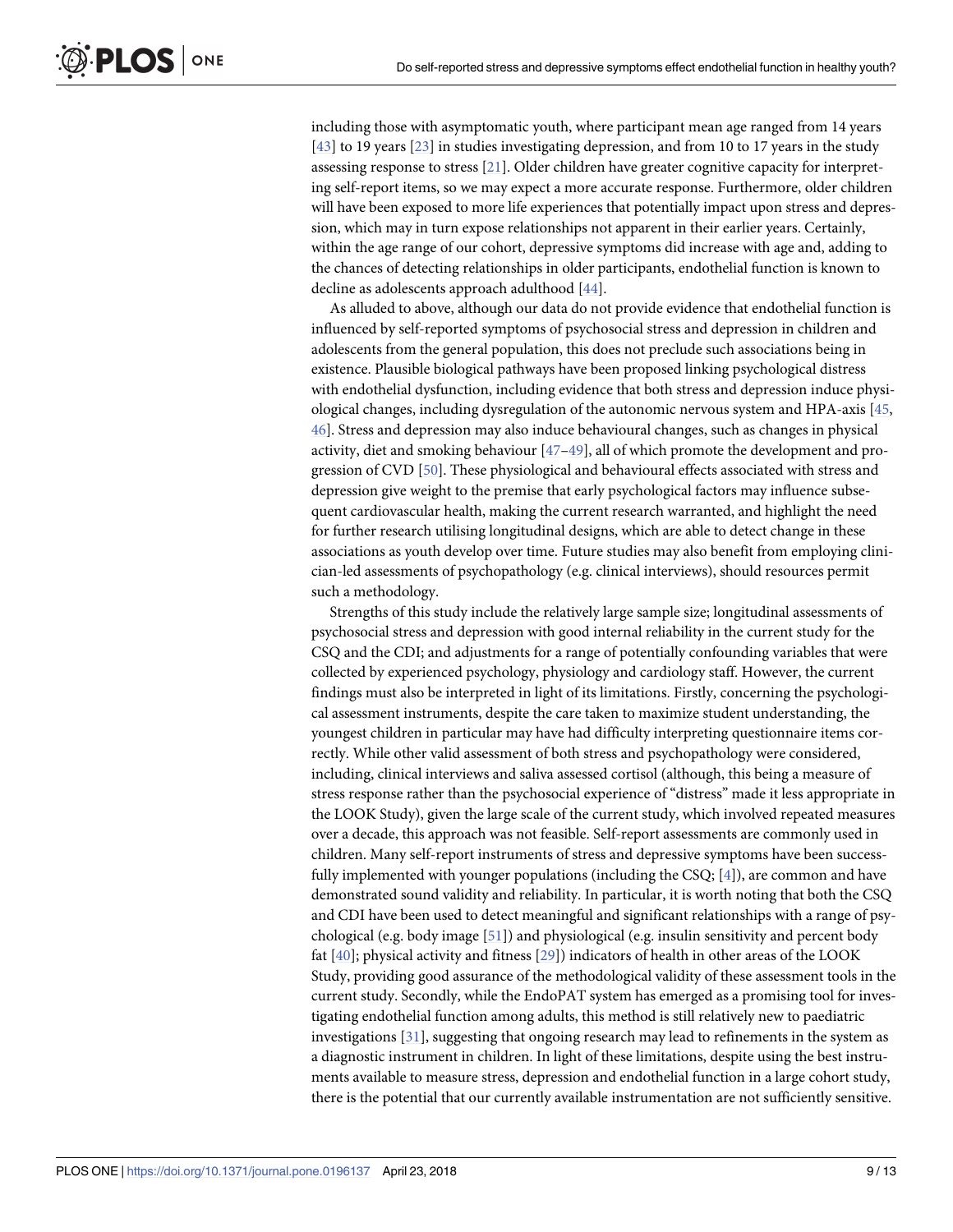# <span id="page-9-0"></span>**Conclusion**

In contrast to previous findings in youth with clinically diagnosed stress or depression, our data provided little evidence of any relationship between current or previous psychosocial stress or depression and endothelial function in 16-year-old boys and girls from the general population. However, our data need to be interpreted alongside the potential limitations in the sensitivity associated with currently available instrumentation for detecting psychological health and endothelial function of children. The research reported here may help guide future efforts in this area, highlighting the need for refinement in our current assessment tools in children. Despite these negative findings, this research is important in advancing our understanding of the origins and critical periods of associations between psychological health and vascular dysfunction, which may not emerge until late adolescence/early adulthood.

# **Acknowledgments**

We extend our thanks to the children of the LOOK study for their efforts and ongoing participation; the local government jurisdiction, school principals, teachers, office staff and parents for their willing cooperation.

# **Author Contributions**

**Conceptualization:** Lisa S. Olive, Richard D. Telford.

**Data curation:** Lisa S. Olive.

**Formal analysis:** Lisa S. Olive, Alice Richardson.

**Funding acquisition:** Lisa S. Olive, Walter P. Abhayaratna, Don Byrne, Richard D. Telford.

**Methodology:** Lisa S. Olive, Walter P. Abhayaratna, Don Byrne.

**Supervision:** Walter P. Abhayaratna, Don Byrne, Richard D. Telford.

**Writing – original draft:** Lisa S. Olive.

**Writing – review & editing:** Walter P. Abhayaratna, Don Byrne, Alice Richardson, Richard D. Telford.

#### **References**

- **[1](#page-1-0).** Frasure-Smith N, Lesperance F. Depression and anxiety as predictors of 2-year cardiac events in patients with stable coronary artery disease. Arch Gen Psychiatry. 2008; 65(1):62–71. Epub 2008/01/ 09. <https://doi.org/10.1001/archgenpsychiatry.2007.4> PMID: [18180430](http://www.ncbi.nlm.nih.gov/pubmed/18180430).
- **2.** Hare DL, Toukhsati SR, Johansson P, Jaarsma T. Depression and cardiovascular disease: a clinical review. Eur Heart J. 2014; 35:1365–72. <https://doi.org/10.1093/eurheartj/eht462> PMID: [24282187](http://www.ncbi.nlm.nih.gov/pubmed/24282187)
- **[3](#page-1-0).** Glozier N, Tofler GH, Colquhoun DM, Bunker SJ, Clarke DM, Hare DL, et al. Psychosocial risk factors for coronary heart disease. Medical Journal of Australia. 2013; 199:179–80. [https://doi.org/10.5694/](https://doi.org/10.5694/mja13.10440) [mja13.10440](https://doi.org/10.5694/mja13.10440) PMID: [23909539](http://www.ncbi.nlm.nih.gov/pubmed/23909539)
- **[4](#page-1-0).** Byrne DG, Thomas KA, Burchell JL, Olive LS, Mirabito NS. Stressor experience in primary school-aged children: Development of a scale to assess profiles of exposure and effects on psychological wellbeing. International Journal of Stress Management. 2011; 18:88–111.
- **[5](#page-1-0).** Kraag G, Zeegers MP, Kok G, Hosman C, Abu-Saad HH. School programs targeting stress management in children and adolescents: A meta-analysis. Journal of School Psychology. 2006; 44(6):449–72. <http://dx.doi.org/10.1016/j.jsp.2006.07.001>.
- **[6](#page-1-0).** Jane Costello E, Erkanli A, Angold A. Is there an epidemic of child or adolescent depression? J Child Psychol Psychiatry. 2006; 47(12):1263–71. Epub 2006/12/21. [https://doi.org/10.1111/j.1469-7610.](https://doi.org/10.1111/j.1469-7610.2006.01682.x) [2006.01682.x](https://doi.org/10.1111/j.1469-7610.2006.01682.x) PMID: [17176381](http://www.ncbi.nlm.nih.gov/pubmed/17176381).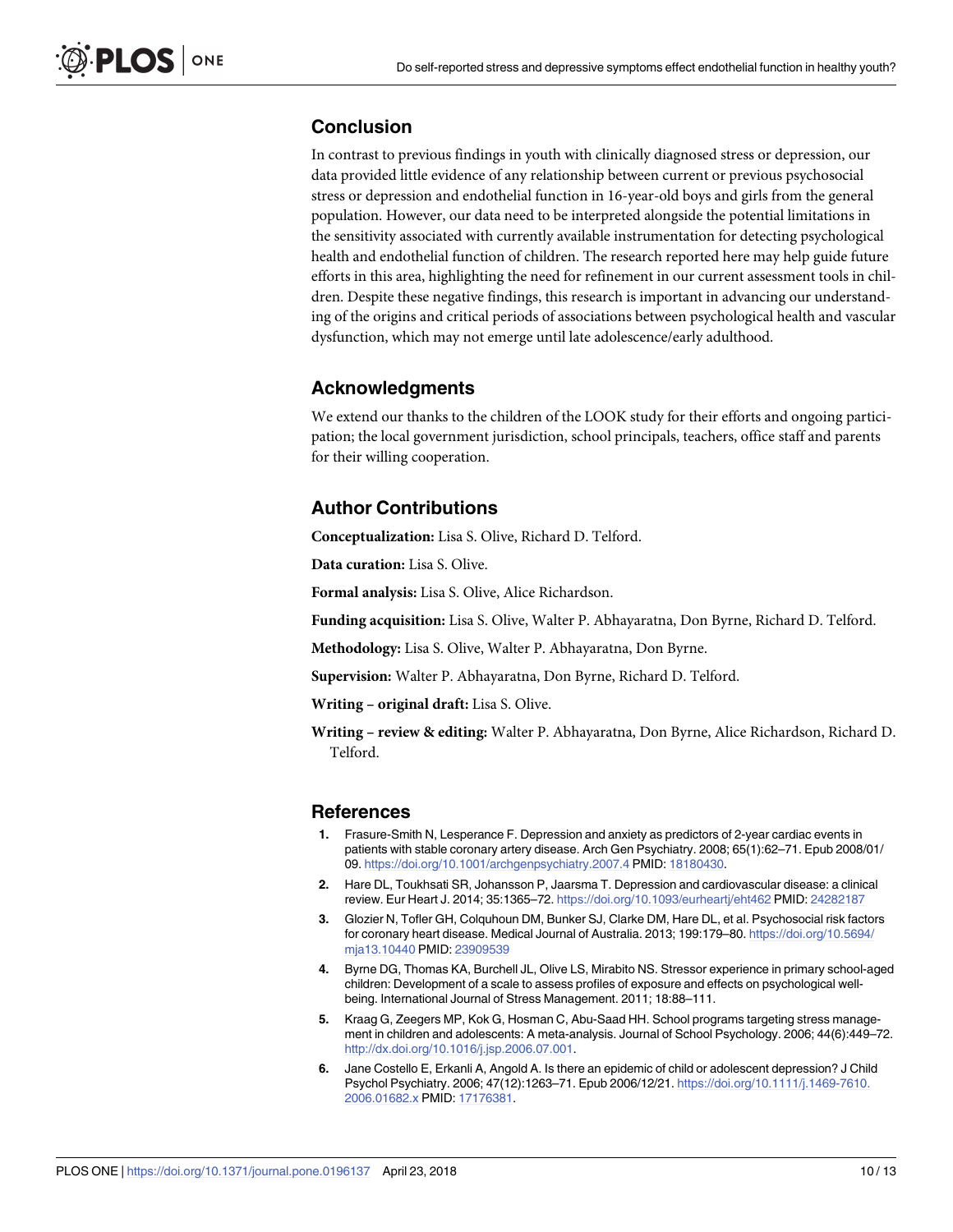- <span id="page-10-0"></span>**[7](#page-1-0).** Merikangas KR, He J-P, Brody D, Fisher PW, Bourdon K, Koretz DS. Prevalence and Treatment of Mental Disorders Among US Children in the 2001–2004 NHANES. Pediatrics. 2010; 125(1):75–81. <https://doi.org/10.1542/peds.2008-2598> PMID: [20008426](http://www.ncbi.nlm.nih.gov/pubmed/20008426)
- **[8](#page-1-0).** Tuzcu EM, Kapadia SR, Tutar E, Ziada KM, Hobbs RE, McCarthy PM, et al. High Prevalence of Coronary Atherosclerosis in Asymptomatic Teenagers and Young Adults: Evidence From Intravascular Ultrasound. Circulation. 2001; 103(22):2705–10. <https://doi.org/10.1161/01.cir.103.22.2705> PMID: [11390341](http://www.ncbi.nlm.nih.gov/pubmed/11390341)
- **9.** McGill HC Jr., McMahan CA, Zieske AW, Sloop GD, Walcott JV, Troxclair DA, et al. Associations of coronary heart disease risk factors with the intermediate lesion of atherosclerosis in youth. The Pathobiological Determinants of Atherosclerosis in Youth (PDAY) Research Group. Arterioscler Thromb Vasc Biol. 2000; 20(8):1998–2004. Epub 2000/08/11 PMID: [10938023.](http://www.ncbi.nlm.nih.gov/pubmed/10938023)
- **10.** Berenson GS, Srnivasan SR. Cardiovascular risk factors in youth with implications for aging: the Bogalusa Heart Study. Neurobiology of aging. 2005; 26(3):303–7. Epub 2005/01/11. [https://doi.org/10.1016/](https://doi.org/10.1016/j.neurobiolaging.2004.05.009) [j.neurobiolaging.2004.05.009](https://doi.org/10.1016/j.neurobiolaging.2004.05.009) PMID: [15639307](http://www.ncbi.nlm.nih.gov/pubmed/15639307).
- **[11](#page-1-0).** Celermajer DS, Sorensen KE, Gooch VM, Miller, Sullivan ID, Lloyd JK, et al. Non-invasive detection of endothelial dysfunction in children and adults at risk of atherosclerosis. The Lancet. 1992; 340 (8828):1111–5. [https://doi.org/10.1016/0140-6736\(92\)93147-F](https://doi.org/10.1016/0140-6736(92)93147-F)
- **[12](#page-1-0).** Fathi R, Marwick TH. Noninvasive tests of vascular function and structure: why and how to perform them. Am Heart J. 2001; 141(5):694–703. Epub 2001/04/26. <https://doi.org/10.1067/mhj.2001.114972> PMID: [11320355](http://www.ncbi.nlm.nih.gov/pubmed/11320355).
- **[13](#page-1-0).** Cooper DC, Tomfohr LM, Milic MS, Natarajan L, Bardwell WA, Ziegler MG, et al. Depressed mood and flow-mediated dilation: a systematic review and meta-analysis. Psychosomatic Medicine. 2011; 73 (5):360–9 <https://doi.org/10.1097/PSY.0b013e31821db79a> PMID: [21636660.](http://www.ncbi.nlm.nih.gov/pubmed/21636660)
- **[14](#page-1-0).** Deanfield J, Donald A, Ferri C, Giannattasio C, Halcox J, Halligan S, et al. Endothelial function and dysfunction. Part I: Methodological issues for assessment in the different vascular beds: a statement by the Working Group on Endothelin and Endothelial Factors of the European Society of Hypertension. J Hypertens. 2005; 23(1):7–17. Epub 2005/01/12 PMID: [15643116.](http://www.ncbi.nlm.nih.gov/pubmed/15643116)
- **[15](#page-1-0).** Demirtas T, Utkan T, Karson A, Yazir Y, Bayramgurler D, Gacar N. The link between unpredictable chronic mild stress model for depression and vascular inflammation? Inflammation. 2014; 37(5):1432– 8. Epub 2014/03/13. <https://doi.org/10.1007/s10753-014-9867-4> PMID: [24614944.](http://www.ncbi.nlm.nih.gov/pubmed/24614944)
- **[16](#page-1-0).** Lavoie KL, Pelletier R, Arsenault A, Dupuis J, Bacon SL. Association between clinical depression and endothelial function measured by forearm hyperemic reactivity. Psychosom Med. 2010; 72(1):20–6. Epub 2009/10/31. <https://doi.org/10.1097/PSY.0b013e3181c2d6b8> PMID: [19875632](http://www.ncbi.nlm.nih.gov/pubmed/19875632).
- **[17](#page-1-0).** van Sloten TT, Schram MT, Adriaanse MC, Dekker JM, Nijpels G, Teerlink T, et al. Endothelial dysfunction is associated with a greater depressive symptom score in a general elderly population: the Hoorn Study. Psychol Med. 2014; 44(7):1403–16. Epub 2013/08/15. [https://doi.org/10.1017/](https://doi.org/10.1017/S0033291713002043) [S0033291713002043](https://doi.org/10.1017/S0033291713002043) PMID: [23942242](http://www.ncbi.nlm.nih.gov/pubmed/23942242).
- **[18](#page-1-0).** Ghiadoni L, Donald AE, Cropley M, Mullen MJ, Oakley G, Taylor M, et al. Mental stress induces transient endothelial dysfunction in humans. Circulation. 2000; 102(20):2473–8. Epub 2000/11/15 PMID: [11076819](http://www.ncbi.nlm.nih.gov/pubmed/11076819).
- **[19](#page-1-0).** Poitras VJ, Pyke KE. The impact of acute mental stress on vascular endothelial function: Evidence, mechanisms and importance. International Journal of Psychophysiology. 2013; 88(2):124–35. [http://dx.](http://dx.doi.org/10.1016/j.ijpsycho.2013.03.019) [doi.org/10.1016/j.ijpsycho.2013.03.019](http://dx.doi.org/10.1016/j.ijpsycho.2013.03.019). PMID: [23562766](http://www.ncbi.nlm.nih.gov/pubmed/23562766)
- **[20](#page-1-0).** Chen Y, Osika W, Dangardt F, Friberg P. Impact of psychological health on peripheral endothelial function and the HPA-axis activity in healthy adolescents. Atherosclerosis. 2017; 261:131–7. Epub 2017/03/ 17. <https://doi.org/10.1016/j.atherosclerosis.2017.03.012> PMID: [28298251.](http://www.ncbi.nlm.nih.gov/pubmed/28298251)
- **[21](#page-8-0).** Chen Y, Dangardt F, Osika W, Berggren K, Gronowitz E, Friberg P. Age- and sex-related differences in vascular function and vascular response to mental stress. Longitudinal and cross-sectional studies in a cohort of healthy children and adolescents. Atherosclerosis. 2012; 220(1):269–74. Epub 2011/11/15. <https://doi.org/10.1016/j.atherosclerosis.2011.10.030> PMID: [22078247.](http://www.ncbi.nlm.nih.gov/pubmed/22078247)
- **[22](#page-2-0).** Tomfohr LM, Martin TM, Miller GE. Symptoms of depression and impaired endothelial function in healthy adolescent women. J Behav Med. 2008; 31(2):137–43. Epub 2008/01/01. [https://doi.org/10.](https://doi.org/10.1007/s10865-007-9141-4) [1007/s10865-007-9141-4](https://doi.org/10.1007/s10865-007-9141-4) PMID: [18165894](http://www.ncbi.nlm.nih.gov/pubmed/18165894).
- **[23](#page-2-0).** Tomfohr LM, Murphy ML, Miller GE, Puterman E. Multiwave associations between depressive symptoms and endothelial function in adolescent and young adult females. Psychosomatic Medicine. 2011; 73:456–61. Epub 2011/07/01. <https://doi.org/10.1097/PSY.0b013e3182228644> PMID: [21715299](http://www.ncbi.nlm.nih.gov/pubmed/21715299)
- **[24](#page-1-0).** Waloszek JM, Byrne ML, Woods MJ, Nicholas CL, Bei B, Murray G, et al. Early physiological markers of cardiovascular risk in community based adolescents with a depressive disorder. J Affect Disord. 2015; 175:403–10. Epub 2015/02/14. <https://doi.org/10.1016/j.jad.2015.01.008> PMID: [25678173.](http://www.ncbi.nlm.nih.gov/pubmed/25678173)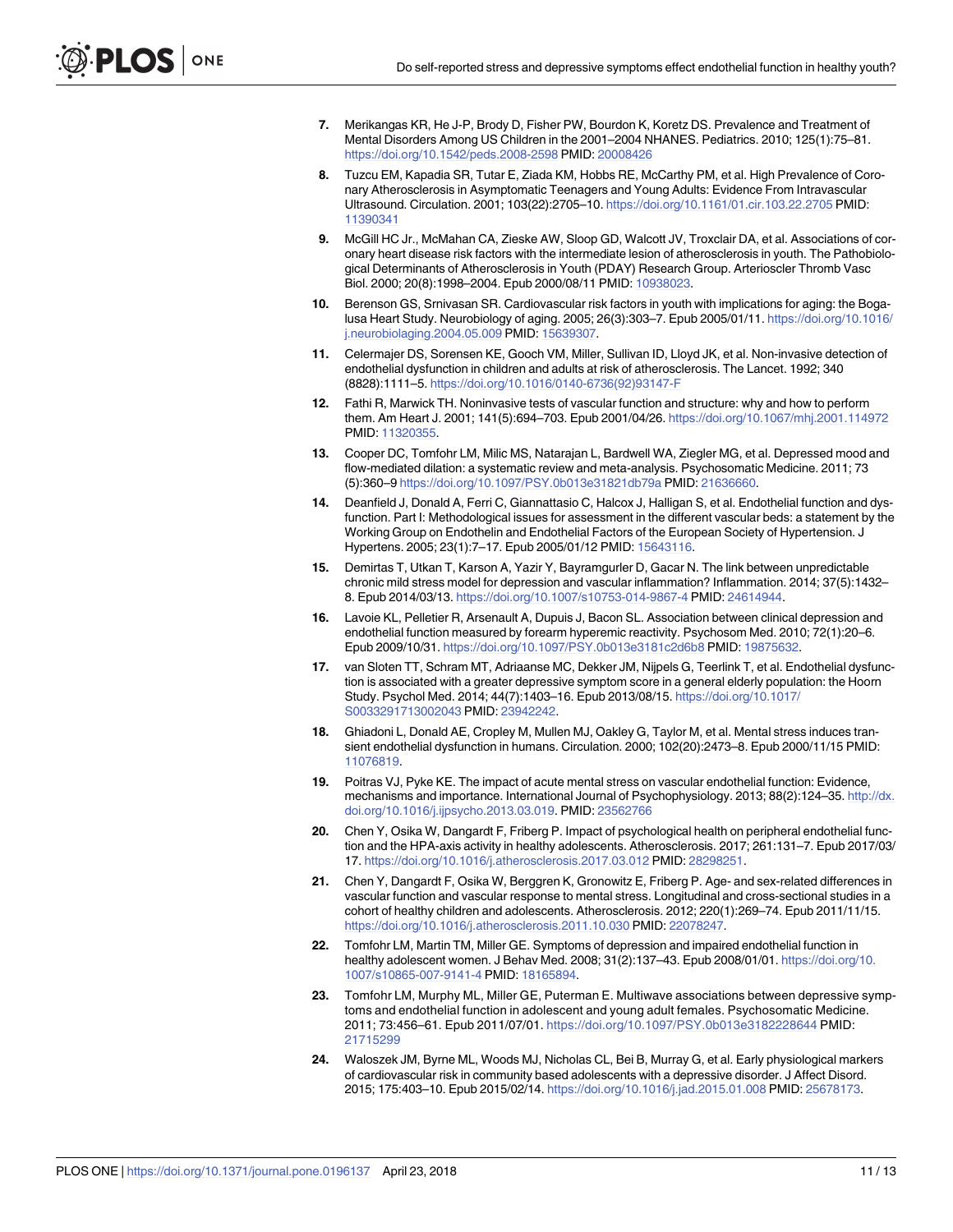- <span id="page-11-0"></span>**[25](#page-2-0).** Telford RD, Bass SL, Budge MM, Byrne DG, Carlson JS, Coles D, et al. The lifestyle of our kids (LOOK) project: outline of methods. Journal of science and medicine in sport / Sports Medicine Australia. 2009; 12(1):156–63. Epub 2007/10/12. <https://doi.org/10.1016/j.jsams.2007.03.009> PMID: [17928266.](http://www.ncbi.nlm.nih.gov/pubmed/17928266)
- **[26](#page-2-0).** Kovacs M. Children's Depression Inventory Manual. North Tonawanda, NY: Multi-Health Systems, Inc.; 1992.
- **27.** Kovacs M. The Children's Depression Inventory. Toronto: Multi-Health Systems; 1982.
- **[28](#page-2-0).** Myers K, Winters NC. Ten year review of rating scales. II: Scales for internalizing disorders. Journal of the American Academy of Child & Adolescent Psychiatry. 2002; 41:634–59.
- **[29](#page-2-0).** Olive LS, Telford RM, Byrne DG, Abhayaratna WP, Telford RD. Psychological distress leads to reduced physical activity and fitness in children: the Australian longitudinal LOOK study. Journal of Behavioral Medicine. 2016; epub ahead of print.
- **[30](#page-3-0).** Byrne DG, Davenport SC, Mazanov J. Profiles of adolescent stress: The development of the adolescent stress questionnaire (ASQ). Journal of Adolescence. 2007; 30(3):393–416. [http://dx.doi.org/10.1016/j.](http://dx.doi.org/10.1016/j.adolescence.2006.04.004) [adolescence.2006.04.004](http://dx.doi.org/10.1016/j.adolescence.2006.04.004). PMID: [16750846](http://www.ncbi.nlm.nih.gov/pubmed/16750846)
- **[31](#page-3-0).** Bruyndonckx L, Radtke T, Eser P, Vrints CJ, Ramet J, Wilhelm M, et al. Methodological considerations and practical recommendations for the application of peripheral arterial tonometry in children and adolescents. Int J Cardiol. 2013; 168(4):3183–90. Epub 2013/08/27. [https://doi.org/10.1016/j.ijcard.2013.](https://doi.org/10.1016/j.ijcard.2013.07.236) [07.236](https://doi.org/10.1016/j.ijcard.2013.07.236) PMID: [23972967.](http://www.ncbi.nlm.nih.gov/pubmed/23972967)
- **[32](#page-3-0).** Muller U, Matsuo Y, Lauber M, Walther C, Oberbach A, Schuler G, et al. Correlation between endothelial function measured by finger plethysmography in children and HDL-mediated eNOS activation—a preliminary study. Metabolism. 2013; 62(5):634–7. Epub 2013/01/15. [https://doi.org/10.1016/j.metabol.](https://doi.org/10.1016/j.metabol.2012.11.003) [2012.11.003](https://doi.org/10.1016/j.metabol.2012.11.003) PMID: [23312214.](http://www.ncbi.nlm.nih.gov/pubmed/23312214)
- **[33](#page-3-0).** Selamet Tierney ES, Newburger JW, Gauvreau K, Geva J, Coogan E, Colan SD, et al. Endothelial pulse amplitude testing: feasibility and reproducibility in adolescents. J Pediatr. 2009; 154(6):901–5. Epub 2009/02/17. <https://doi.org/10.1016/j.jpeds.2008.12.028> PMID: [19217124](http://www.ncbi.nlm.nih.gov/pubmed/19217124).
- **[34](#page-3-0).** Bonetti PO, Pumper GM, Higano ST, Holmes DR Jr., Kuvin JT, Lerman A. Noninvasive identification of patients with early coronary atherosclerosis by assessment of digital reactive hyperemia. J Am Coll Cardiol. 2004; 44(11):2137–41. Epub 2004/12/08. <https://doi.org/10.1016/j.jacc.2004.08.062> PMID: [15582310.](http://www.ncbi.nlm.nih.gov/pubmed/15582310)
- **[35](#page-3-0).** Tomkinson GR, Leger LA, Olds TS, Cazorla G. Secular trends in the performance of children and adolescents (1980–2000): An analysis of 55studies of the 20m shuttle run test in 11 countries. Sports Medicine. 2003; 33:285–300. PMID: [12688827](http://www.ncbi.nlm.nih.gov/pubmed/12688827)
- **[36](#page-3-0).** Tanner JM. Growth at Adolescence. Oxford: Blackwell Scientific Publications; 1962.
- **[37](#page-3-0).** Duke PM, Litt IF, Gross RT. Adolescents' self-assessment of sexual maturation. Pediatrics. 1980; 66:918–20. PMID: [7454482](http://www.ncbi.nlm.nih.gov/pubmed/7454482)
- **[38](#page-4-0).** Australian Bureau of Statistics. Information paper: An introduction to Socio-Economic Indexes for Areas (SEIFA). Canberra, Australia: Australian Bureau of Statistics; 2009.
- **[39](#page-4-0).** R Core Team. R: A language and environment for statistical computing. Vienna, Austria: R Foundation for Statistical Computing; 2012.
- **[40](#page-5-0).** Olive LS, Telford RM, Byrne DG, Abhayaratna WP, Telford RD. Symptoms of stress and depression effect percentage of body fat and insulin resistance in healthy youth: LOOK longitudinal study. Health Psychol. 2017; 36(8):749–59. Epub 2017/05/26. <https://doi.org/10.1037/hea0000496> PMID: [28541073](http://www.ncbi.nlm.nih.gov/pubmed/28541073)
- **[41](#page-7-0).** Sakuragi S, Abhayaratna K, Gravenmaker KJ, O'Reilly C, Srikusalanukul W, Budge MM, et al. Influence of Adiposity and Physical Activity on Arterial Stiffness in Healthy Children. Hypertension. 2009; 53 (4):611–6. <https://doi.org/10.1161/HYPERTENSIONAHA.108.123364> PMID: [19273744](http://www.ncbi.nlm.nih.gov/pubmed/19273744)
- **[42](#page-7-0).** Telford RD, Cunningham RB, Waring P, Telford RM, Potter JM, Hickman PE, et al. Sensitivity of blood lipids to changes in adiposity, exercise, and diet in children. Med Sci Sports Exerc. 2015; 47(5):974–82. Epub 2014/09/10. <https://doi.org/10.1249/MSS.0000000000000493> PMID: [25202843.](http://www.ncbi.nlm.nih.gov/pubmed/25202843)
- **[43](#page-8-0).** Osika W, Montgomery SM, Dangardt F, Wahrborg P, Gan LM, Tideman E, et al. Anger, depression and anxiety associated with endothelial function in childhood and adolescence. Arch Dis Child. 2011; 96 (1):38–43. Epub 2009/10/14. <https://doi.org/10.1136/adc.2008.152777> PMID: [19822537](http://www.ncbi.nlm.nih.gov/pubmed/19822537).
- **[44](#page-8-0).** Lakatta EG, Levy D. Arterial and Cardiac Aging: Major Shareholders in Cardiovascular Disease Enterprises: Part I: Aging Arteries: A "Set Up" for Vascular Disease. Circulation. 2003; 107(1):139–46. <https://doi.org/10.1161/01.cir.0000048892.83521.58> PMID: [12515756](http://www.ncbi.nlm.nih.gov/pubmed/12515756)
- **[45](#page-8-0).** Grippo AJ, Johnson AK. Biological mechanisms in the relationship between depression and heart disease. Neuroscience & Biobehavioral Reviews. 2002; 26(8):941–62. [https://doi.org/10.1016/s0149-](https://doi.org/10.1016/s0149-7634(03)00003-4) [7634\(03\)00003-4](https://doi.org/10.1016/s0149-7634(03)00003-4)
- **[46](#page-8-0).** Pereira VH, Cerqueira JJ, Palha JA, Sousa N. Stressed brain, diseased heart: a review on the pathophysiologic mechanisms of neurocardiology. Int J Cardiol. 2013; 166(1):30-7. Epub 2012/04/24. [https://](https://doi.org/10.1016/j.ijcard.2012.03.165) [doi.org/10.1016/j.ijcard.2012.03.165](https://doi.org/10.1016/j.ijcard.2012.03.165) PMID: [22521375](http://www.ncbi.nlm.nih.gov/pubmed/22521375).